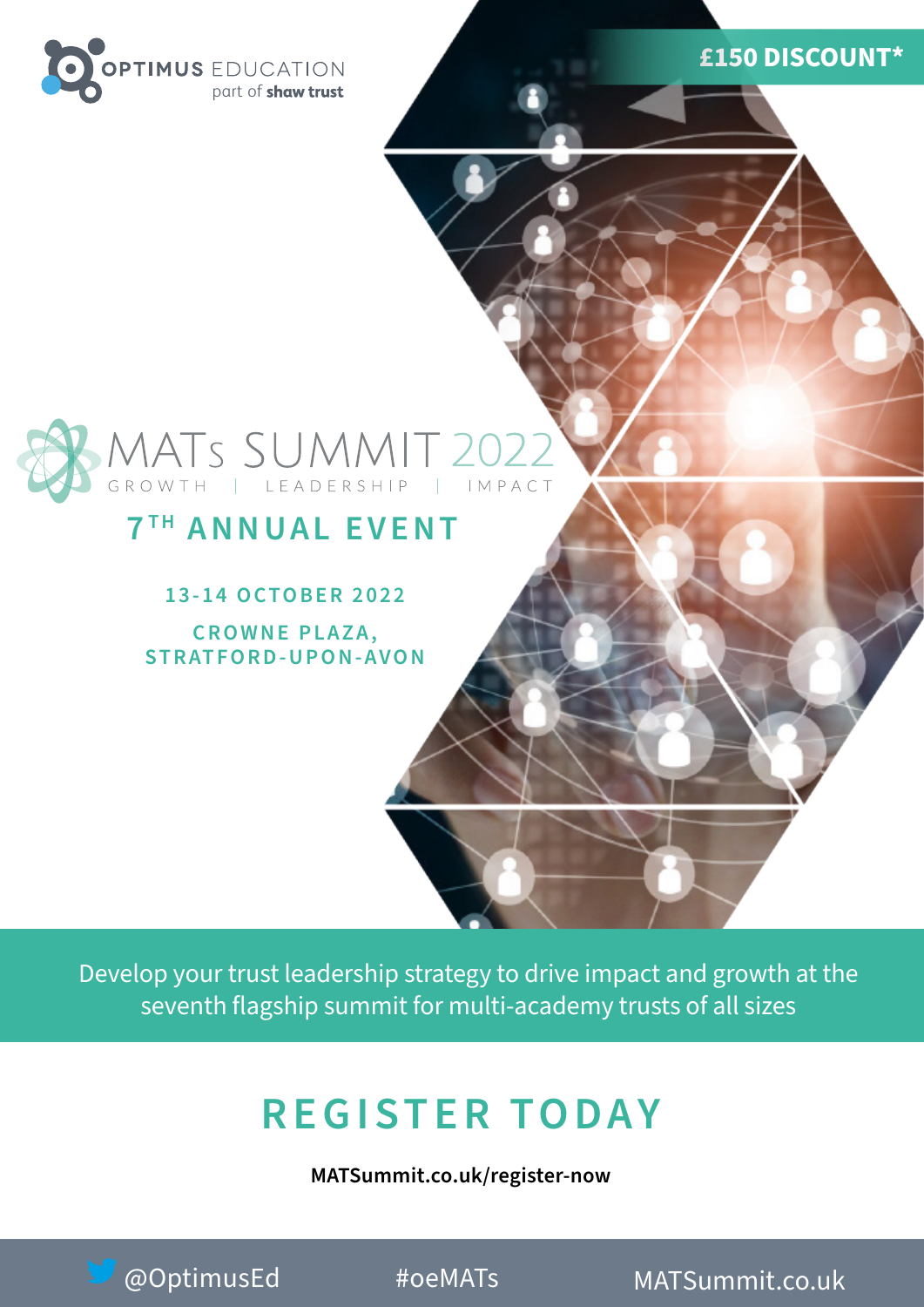



*'We want the academy trust system to continue to grow and develop, with outward-facing academy trusts engaging the whole sector, more schools in strong academy trusts and existing academy trusts becoming stronger,'*  Building Strong Academy Trusts, DfE, May 2021

As your trust grows and develops, how are you building a strong executive team inspired by best practice and lessons from other sectors? Equip your MAT leadership team to drive forward impact, reduce disadvantage and ensure excellence in education.

Gain new ideas for efficiency and learn lessons from other trusts and their merger and acquisition journey. Take time out with your team and build your connections with other executive leaders to return refreshed and inspired to drive outcomes for the nation's children and young people, more than half of whom now are educated in an academy.

This year's summit will provide practical ideas to develop your strategy and ensure the impact of your trust. Invest in your leadership skills, recognise and prepare for tipping points in your growth journey, and make decisions that equip your multi-academy trust for the future.

### **REGISTER TODAY**

**[MATSummit.co.uk/register-now](http://MATSummit.co.uk/register-now)  020 8315 1506**